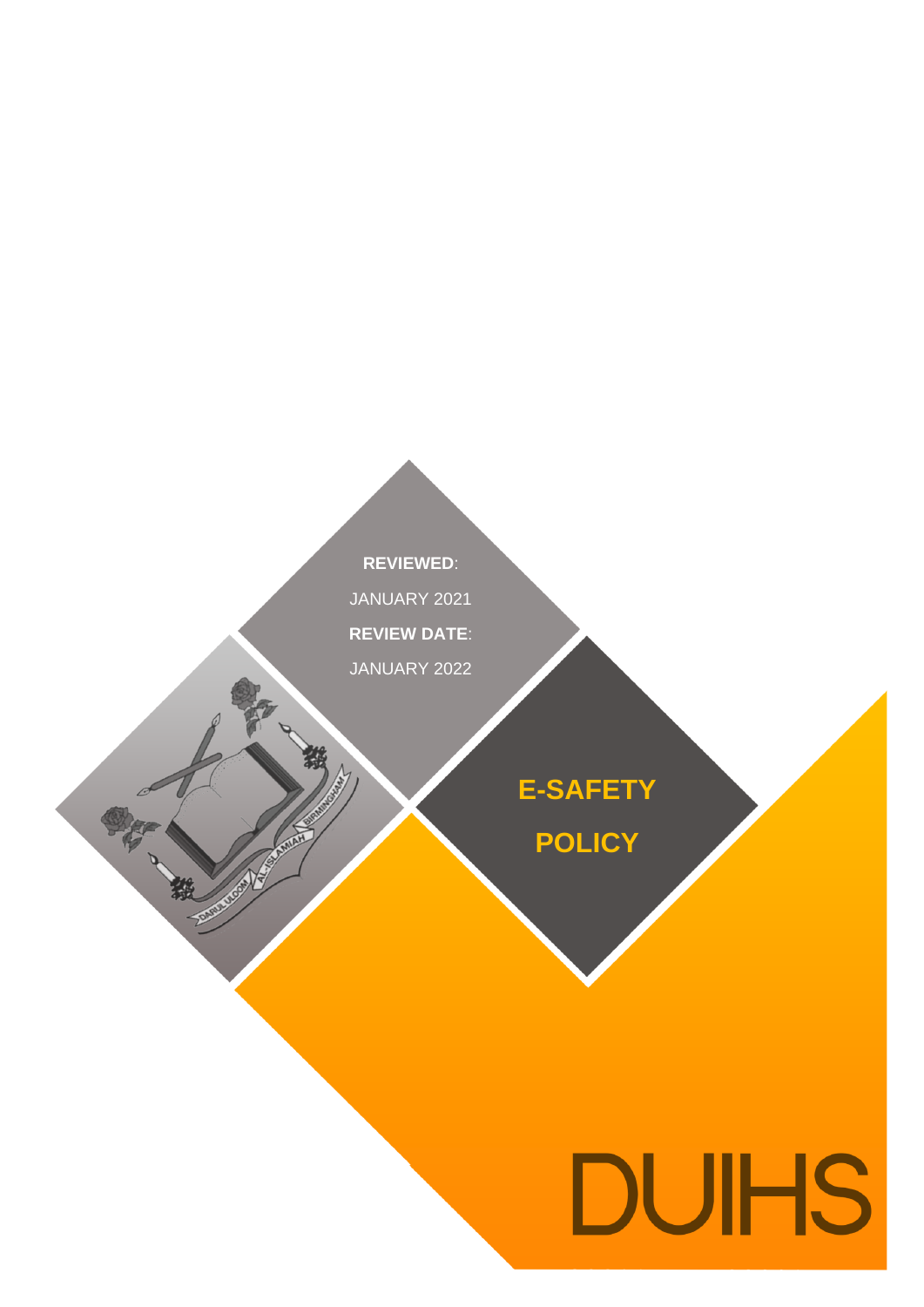

This policy should be read in conjunction with:

- 1. Safeguarding policy
- 2. GDPR policy
- 3. Behaviour policy
- 4. Anti-bullying policy
- 5. Covid-19 Risk Assessment
- 6. Staff Code of Conduct
- 7. KCSIE September 2021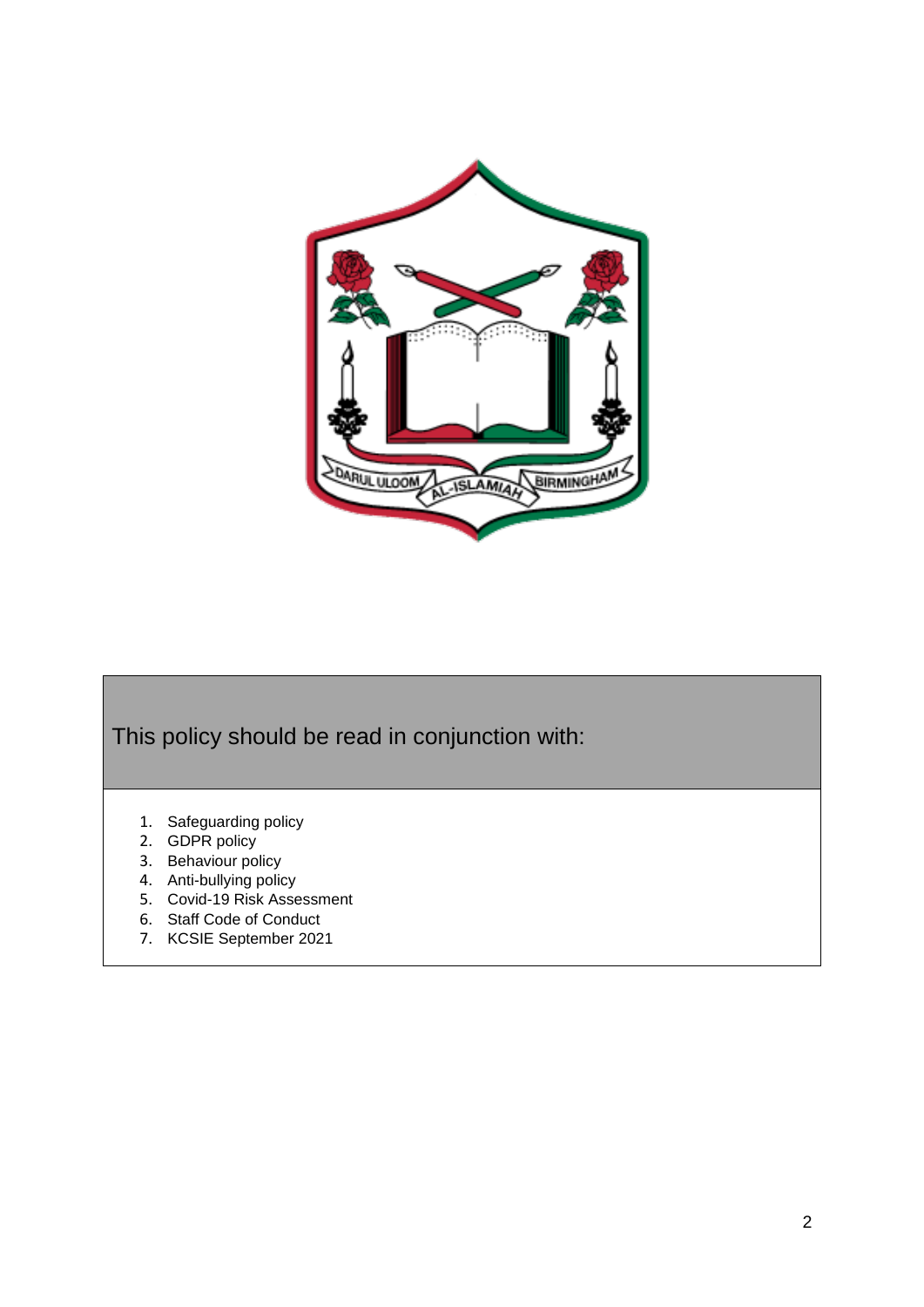# **Contents**

| Use of the School Hardware and Network (via any wired or wireless device): 11 |
|-------------------------------------------------------------------------------|
|                                                                               |
|                                                                               |
|                                                                               |
|                                                                               |
|                                                                               |
|                                                                               |
|                                                                               |
|                                                                               |
|                                                                               |
|                                                                               |
|                                                                               |
|                                                                               |
|                                                                               |
|                                                                               |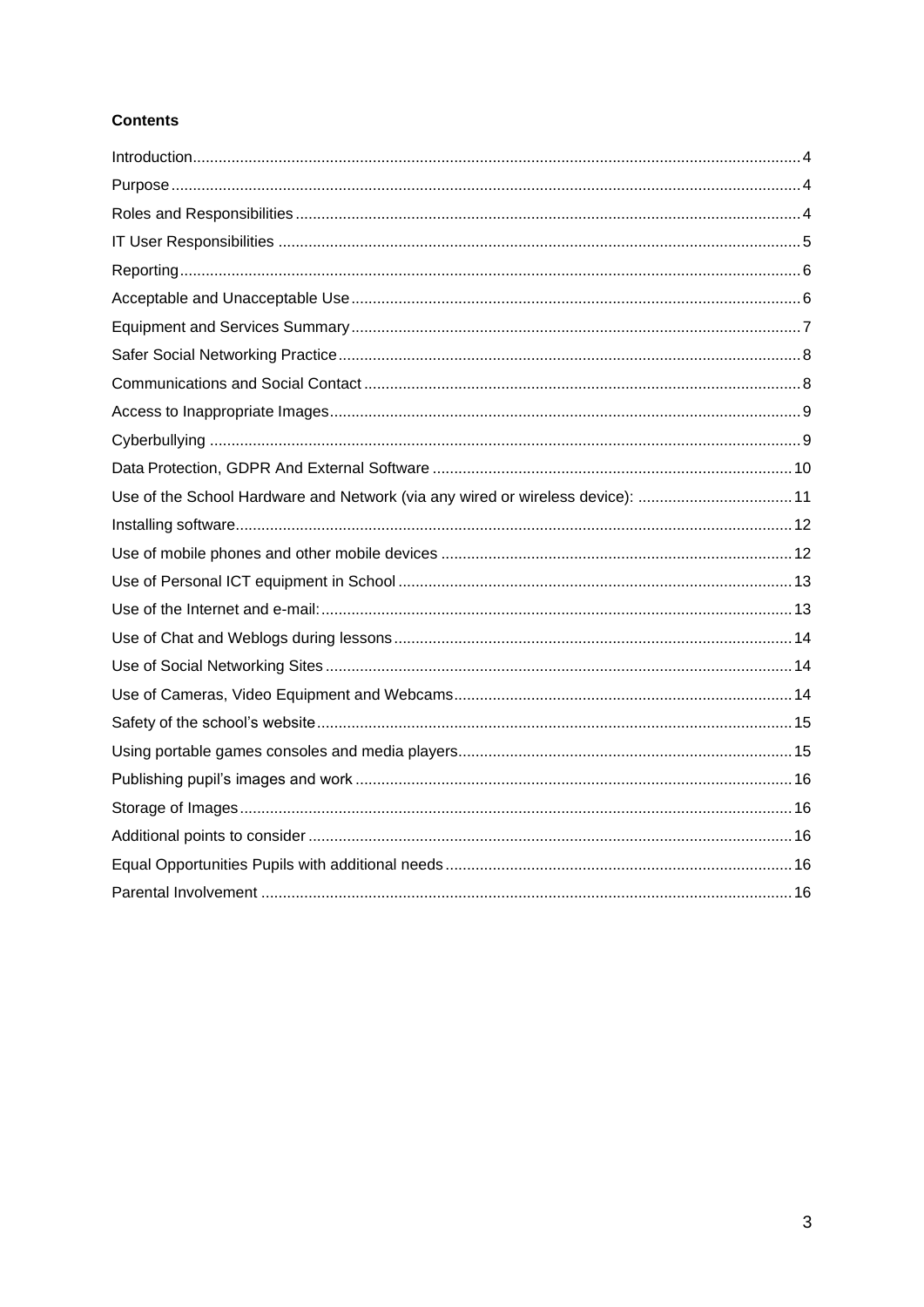*"And keep yourself (O Muhammad!) patiently with those who call on their Lord (your companions who remember their Lord with glorification, praising in prayers, etc., and other righteous deeds, etc.) morning and*  afternoon, seeking His Face, and let not your eyes overlook them, desiring the pomp and glitter the life of the *world; and obey not him whose heart We have made heedless of Our Remembrance, one who follows his own lusts and whose affair (deeds) has been lost."* The Holy Quran: 18:28.

### <span id="page-3-0"></span>**Introduction**

ICT in the 21st Century is seen as an essential resource to support learning and teaching, as well as playing an important role in the everyday lives of children, young people and adults. Consequently, schools need to build in the use of these technologies in order to arm our young people with the skills to access life-long learning and employment.

Information and Communication Technology covers a wide range of resources including, web-based and mobile learning. It is also important to recognize the constant and fast paced evolution of ICT within our society as a whole. Currently the internet technologies children and young people are using both inside and outside of the classroom include:

- **Websites**
- Email and Instant Messaging
- Chat Rooms and Social Networking
- Blogs, Wikis and Tweeters
- Podcasting
- Video Broadcasting
- Music Downloading
- Gaming
- Mobile/ Smart phones with text, video and/ or web functionality
- iPads
- Other mobile devices with web functionality

Whilst exciting and beneficial both in and out of the context of education, much ICT particularly webbased resources, are not consistently policed. All users need to be aware of the range of risks associated with the use of these internet technologies.

At *Darul Uloom* we understand the responsibility to educate our pupils on e-safety issues; teaching them the appropriate behaviours and critical thinking skills to enable them to remain both safe and legal when using the internet and related technologies, in and beyond the context of the classroom. To support them further to ensure their safeties whilst using technology, the school has taken the initiative to ensure filters are in place to block all inappropriate, sensitive and incriminating websites.

### <span id="page-3-1"></span>**Purpose**

This policy defines and describes the acceptable use of IT for staff and students at Darul Uloom. Its purpose is to encourage the creative use of technology to engage learners, minimise the risks to students of inappropriate situations and materials, protect the staff and school from litigation and to minimise the risk to the IT network and systems.

This policy deals with the use of IT facilities and associated web-based services across the School and applies to all school employees, students and authorised users.

### <span id="page-3-2"></span>**Roles and Responsibilities**

- The trustees are responsible for ensuring that its employees, act in a lawful manner, making appropriate use of school technologies for approved purposes only.
- The Headteacher is responsible for implementing relevant policies and ensuring that staff are aware of their contents.
- The School Headteacher is responsible for maintaining an inventory of IT equipment as part of the school asset management register and recording to whom it has been issued.
- If the School Headteacher has reason to believe that any IT equipment has been misused by an adult, he will consult the Trustee for advice without delay. The Trustee will agree with the School Headteacher an appropriate strategy for the investigation of the allegations and liaison with other agencies as appropriate. Incidents will be investigated in a timely manner in accordance with agreed procedures. The School Headteacher will make it clear that internal school staff should not carry out any investigations unless they are both qualified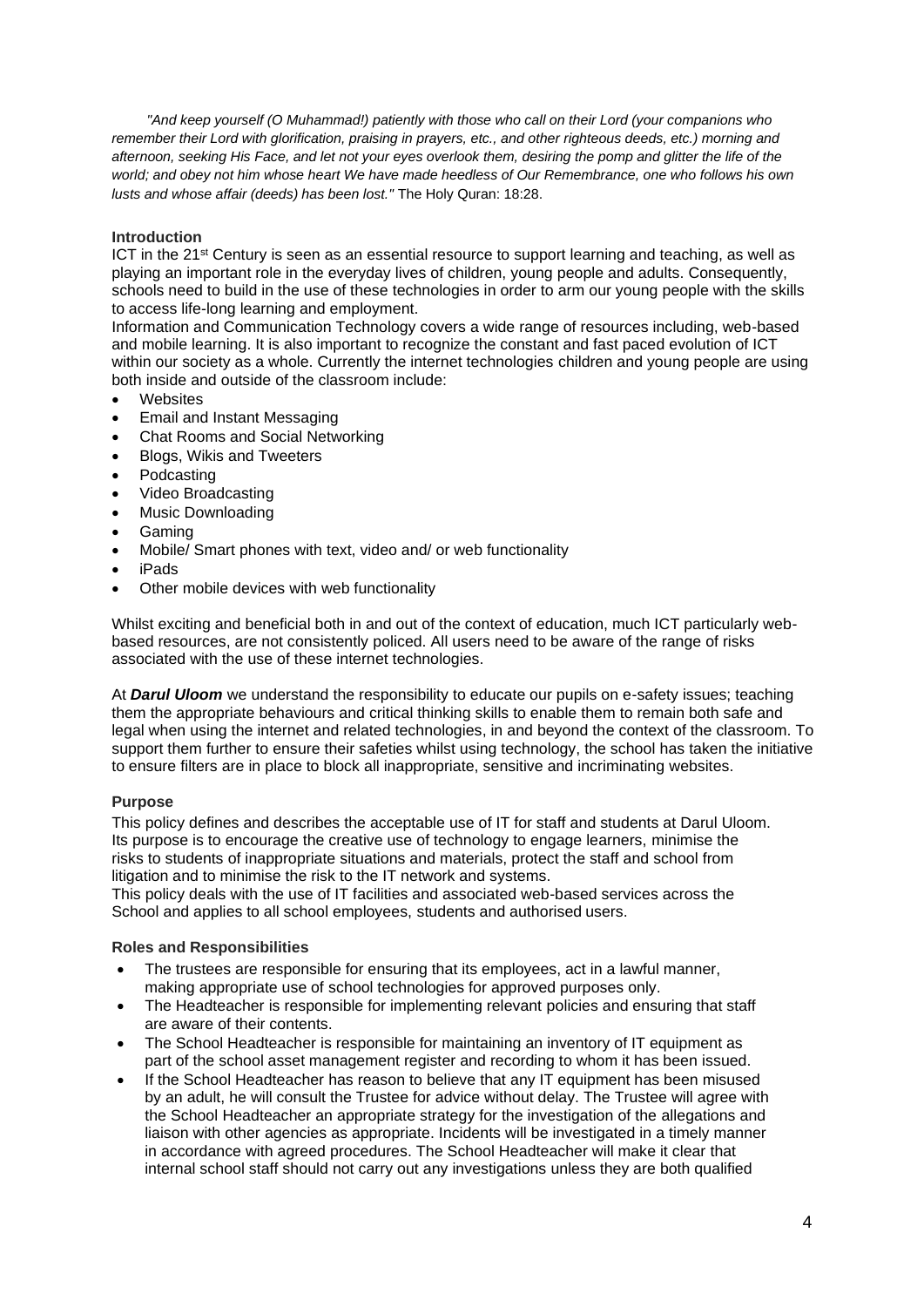and authorised to do so.

• *It is also important to recognise that e-safety is not an IT issue. It may involve the use of IT, but it is about protecting children and young people from harm. If you have a concern about actual, significant harm to a child or young person, or the risk of significant harm, then you should make immediate contact with the Designated Safeguarding Lead (DSL) in the school.*

### <span id="page-4-0"></span>**IT User Responsibilities**

- Use of the school's IT resources is granted based on acceptance of the followingspecific responsibilities:
- Use only those computing and information technology resources for which you have authorisation. To agree to the terms and conditions of use when signingin to the P.Cs.

For example: it is a violation

- to use resources, you have not been specifically authorised to use
- · to use someone else's account and password or share your account andpassword with someone else
- to access files, data or processes without authorisation
- · to purposely look for or exploit security flaws to gain system or data access
- Use computing and information technology resources only for their intended purpose. For example: it is a violation
- to send forged email or other electronic communication
- · to misuse Internet software to allow users to hide their identity, or to interfere with other systems or users
- · to use electronic resources for harassment or stalking other individuals
- to send chain letters, bomb threats or "hoax messages"
- to intercept or monitor any network communications not intended for you
- · to use computing or network resources for advertising or other commercialpurposes
- to use electronic resources for personal use at inappropriate times or in inappropriate locations
- to attempt to circumvent security mechanisms
- Protect the access and integrity of computing and information technologyresources. For example: it is a violation
- To intentionally release any malware that damages or harmsa system or network
- to prevent others from accessing an authorised service
- to send email bombs that may cause problems and disrupt service for otherusers
- to attempt to deliberately degrade performance or deny service
- to corrupt or misuse information
- to alter or destroy information without authorization
- Abide by applicable laws and school policies and respect the copyrights andintellectual property rights of others, including the legal use of copyrighted software. For example: it is a violation
- · to make unauthorised copies of licensed software
- to download, use or distribute pirated software
- to upload or download pirated copies of video or audio files
- to operate or participate in pyramid schemes
- to upload, download or distribute inappropriate material
- Respect the privacy and personal rights of others.
- For example: it is a violation
- to tap a phone line or run a network sniffer without authorisation
- · to use photographs of individuals, for School purposes, without permission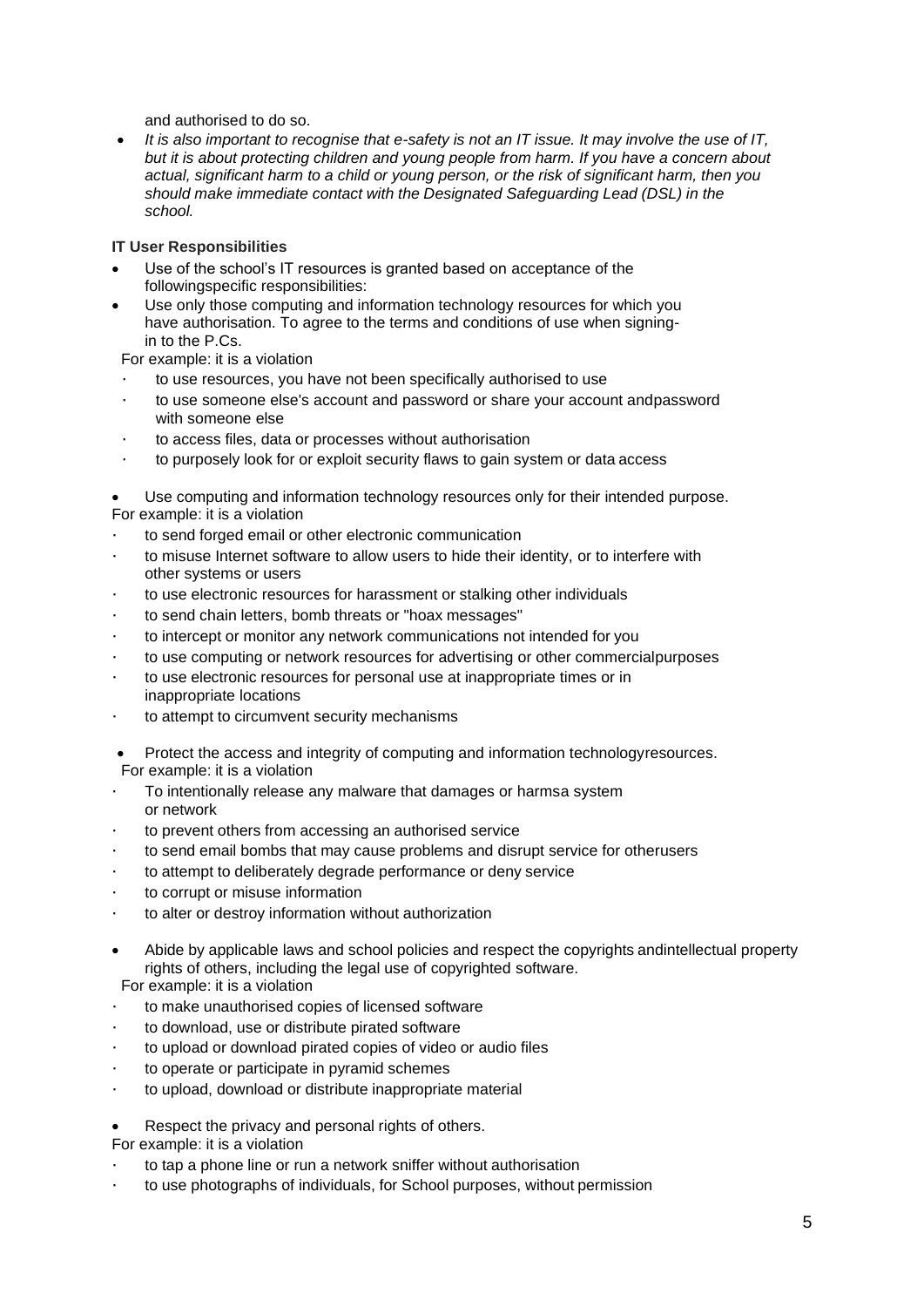to access or attempt to access another individual's password or data without explicit authorisation from a senior member of staff, with the direct knowledgeof the School Headteacher.

#### <span id="page-5-0"></span>**Reporting**

Staff are responsible for reporting every breach of e-safety. If a member of staff knows, or suspects,that a colleague is in breach of any part of this policy he/she must report it to the appropriate personin writing by email to the following leads and copy in the School Headteacher. Immediate reporting:

- Safeguarding incident to DSL
- Inappropriate activity by a member of staff to the SLT
- Illegal content or material which requires immediate removal or blocking to SLT and ICT lead
- Inappropriate material which requiresadditional filtering on the Internet to SLT and ICT lead
- Inappropriate activity by a student in a lesson (which does not constitute a safeguarding incident) to the SLT and ICT lead
- Inappropriate activity by a student not in a lesson (which does notconstitute a safeguarding incident) to the SLT and ICT lead

Staff are required to be vigilant when students are using computers. Students accessing inappropriate materials must be reprimanded and repeated offences must be reported using the school behaviour systems.

#### <span id="page-5-1"></span>**Acceptable and Unacceptable Use**

The rapid developments in hardware and software mean that use of technology changes at an unprecedented rate. It would be impossible to document every potential use of IT equipment in school.

Within the school, we believe that the use of technology is an essential part of education in the 21<sup>st</sup> century. Young people are immersed in a digital world where information is available 24 hours a day, 7 days a week. The Internet and other digital and information technologies are powerful tools, which open up new opportunities for everyone. These technologies can be used to encourage discussion, provide outlets for creativity and enrich the curriculum. The use of email, mobile phones, Internet messaging and blogs all enable improved communication on an unprecedented scale and our Virtual Learning Environment will offer a platform for personalised and independent learning, twenty-four hours a day.

In addition to these benefits, however, there are risks and unfortunately some young people may expose themselves to danger either knowingly or unknowingly.

Staff and students may inadvertentlycome across unsavoury, distressing or offensive materials on the Internet and some social networking sites offer cover for unscrupulous individuals to groom children. It is crucial that whilst promoting the positive use of technology in our school, we recognise the potential risks and take steps to protect our students, staff and visitors.

Instead, the incorrect use of IT within the school is underpinned by the term 'Unacceptable Use'.

Unacceptable Use is defined as any activity which is; conducted without permission, outsidethe specific learning aim for that lesson or activity, illegal, considered extreme or radicalising, dangerous or where the equipment is used to make any student, member of staff or member of the public feel uncomfortable or vulnerable.

Acceptable use is therefore taken to mean the use of the resources to; create imaginative learning, efficient business practice, continuing professional development and other uses which enable staff to maintain a healthy work-life balance.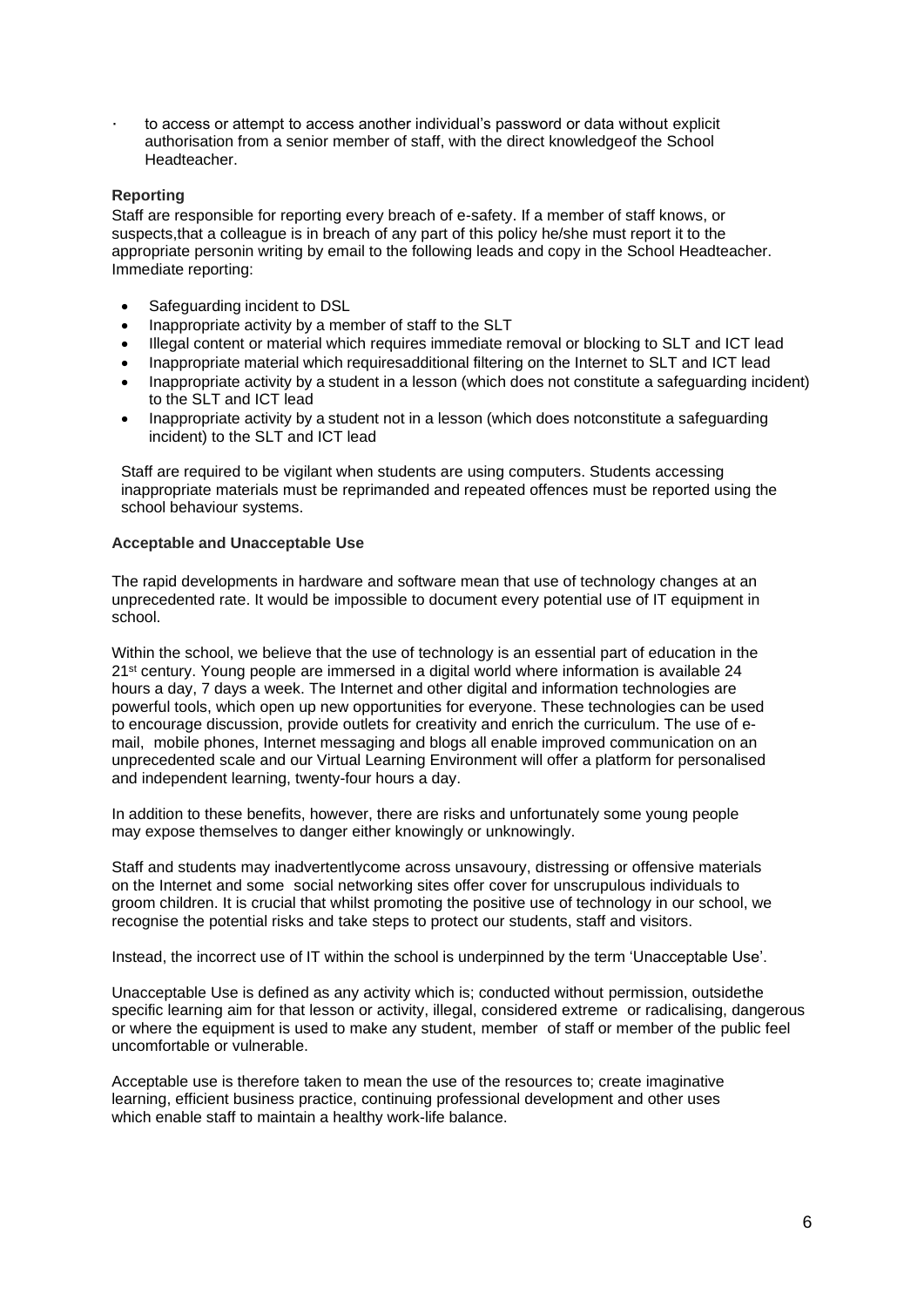#### <span id="page-6-0"></span>**Equipment and Services Summary**

- *IT Equipment* the term relates to any equipment provided by school including computers, portable devices and phones.
- Any equipment must be used with care and take precautions to ensure it is left ready for other userswhen finished. Damaged, broken or missing equipment must be reported immediately to the relevant person.
- *Network Logon and Password* All users are issued with a user name and password with access rights tailored for their use of the IT systems in school provided they accept the responsibilities outlined in Appendix 2.
- All users must access the network only using their own logon and password. Passwords must not be disclosed or shared. The user assumes full responsibility for the use or misuse of this account.
- *Personal Use* Staff are permitted to use school IT equipment for personal use providing it is not in breach of the term 'Unacceptable Use'. All users must use any equipment appropriately and responsibly at all times and assume full responsible for anyactivity carried out using their account or on equipment being used by them at the time.
- *Internet Access* **–** A filtered and managed connection to the Internet is provided to all users. Staff and students must not access, or attempt to access websites that contain any of the following: child abuse; pornography; extreme or radicalising views; promotion of discrimination of any kind; promoting illegal acts; any other information which may be illegal or offensive. It is recognised that under certain circumstances inadvertent access may occur. Should staff or a student access any sites which may fall into the categories described above you must report it in accordance with the reporting procedures.
- *Email* An email account is provided to each member of staff and student. All communications for professional business including contact with students and parents must be done through the school email systems. Any emails sent through the school system must be appropriate and professional.
- *Monitoring* Internet activity, network activity and email are subject to monitoring and may be viewed without prior warning.
- *Images and Videos* We encourage staff and students to use IT to capture work and achievements as part of a portfolio of evidence or to celebrate work or achievements. No images or videos should be uploaded to any website or social network without permission and inthe case of students, this includes the permission of the parents / carers. No images or videos of students should ever be uploaded to staff personal websites or social network accounts. For imagesand videos with visitors, please see the visitor policy
- *Copyright including Software licensing* The school provides all users with access to a range of software and services which are licensed by agreements with the companies involved. Only licensed copies of software may be installed on any device. Users may not download copyrighted software, audio or video files or any other copyrighted material. Any such material found will be deleted without prior notification.
- *Data Protection* There is a large amount of personal and sensitive data held on the school systems regarding students, staff and trustees. All adults will ensure that they take reasonable measures to ensure that no data is disclosed accidentally or deliberately. No copies of dataregarding personnel or students will be retained on any personal device including a home computer,USB stick, or any other portable storage. When working on school data remotely, including at home,every effort will be made to ensure it is not disclosed to or accessed by anyone else.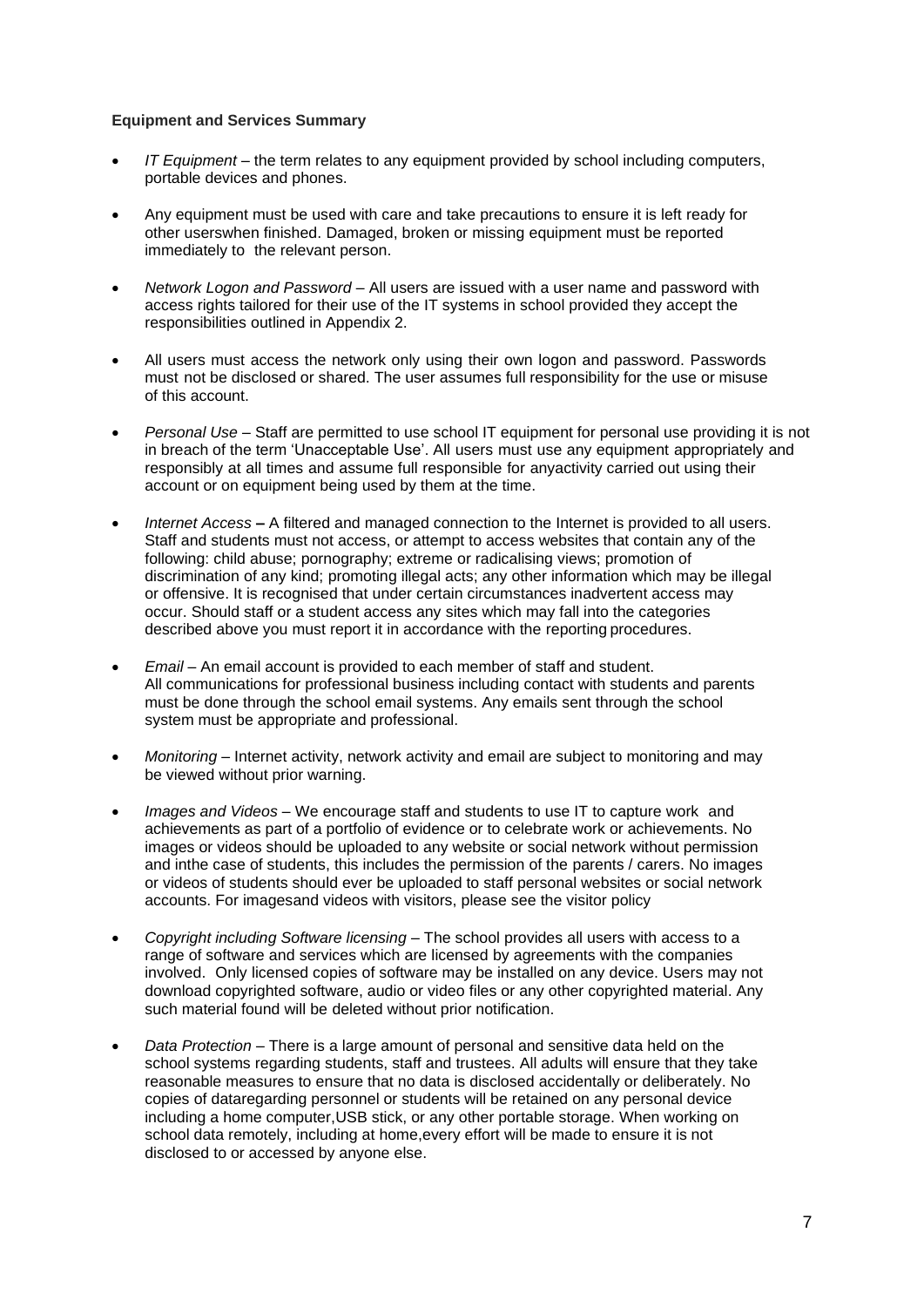*Bring Your Own Device* – Staff are permitted to use their own personal IT equipment in school at the discretion of the School Headteacher. The use of any personal device on school grounds or if being used for a work-related activity is subject to the same principles of 'unacceptable'use as any device owned by the school. It is the responsibility of the member of staff to ensure that any device brought into school by them is used appropriately and within the scope of this policy. The member of staff is responsible for any use or misuse of this device whilst it is on school grounds or if it is being used for a work-related activity. You are responsible for ensuring that any use adheres to the Data Protection procedures outlined.

### <span id="page-7-0"></span>**Safer Social Networking Practice**

This section applies to current social networking sites such as Facebook, Tumblr, LinkedIn, Twitter,Snapchat, Instagram and all other current and emerging technologies.

- All adults must adhere to, and apply the principles of this document in all aspects of their work. Failure to do so may lead to action being taken under the disciplinary procedure.
- In their own interests, adults within school settings need to be aware of the dangers of putting their personal information onto social networking sites, such as addresses, home or mobile phone numbers. This will avoid the potential for students or their families or friends having access to staff outside of the school environment. It also reduces the potential for identity theft by third parties.
- All adults, particularly those new to the school setting, should review their social networking sites when they join the school to ensure that information available publicly about them is accurate and appropriate. This includes any photographs or posts that may cause embarrassment to themselves and/or the school if they were to be published outside of the site.
- As security settings change frequently, all staff are encouraged to regularly check that accounts remain secure.
- Adults should never befriend, follow, contact or link with a student at the school where they are working on any personal social networking page, and should be extremely cautious about links with ex-students particularly where siblings or other relatives may continue to attend the school.
- Friend/contact requests from any student on roll at the time must be declined and reported to the SLT.
- Staff should never use or access social networking pages of students unless specifically directed to do so by the headteacher as part of an investigation
- Confidentiality must be considered at all times. Social networking sites have the potential to discuss inappropriate information and employees need to ensure that they do not put any confidential information on their site about, the school, the trustees, their colleagues, students or members of the public.
- Staff need to ensure that when they are communicating about others, even outside of work that they give due regard to the potential for defamation of character. Making allegations on social networking sites (even in their own time and in their own homes) about other employees, students or other individuals connected with the school, or another school could result in disciplinary action being taken against them.
- Adults within the school setting must never post derogatorily remarks or offensive comments online or engage in online activities which may bring the school into disrepute or that could be interpreted as reflecting negatively on their professionalism.

# <span id="page-7-1"></span>**Communications and Social Contact**

- Adults should keep their personal phone numbers, work login or passwords and personal email addresses private and secure. Where there is a need to contact students or parents a school system should be used e.g., telephone, email or messaging service.
- Adults must understand who is allowed to view the content on their pages of any sitesthey use and how to restrict access to certain groups of people.
- Communication between students and adults by whatever method, must take place within clear and explicit professional boundaries. Staff should use their school emailfor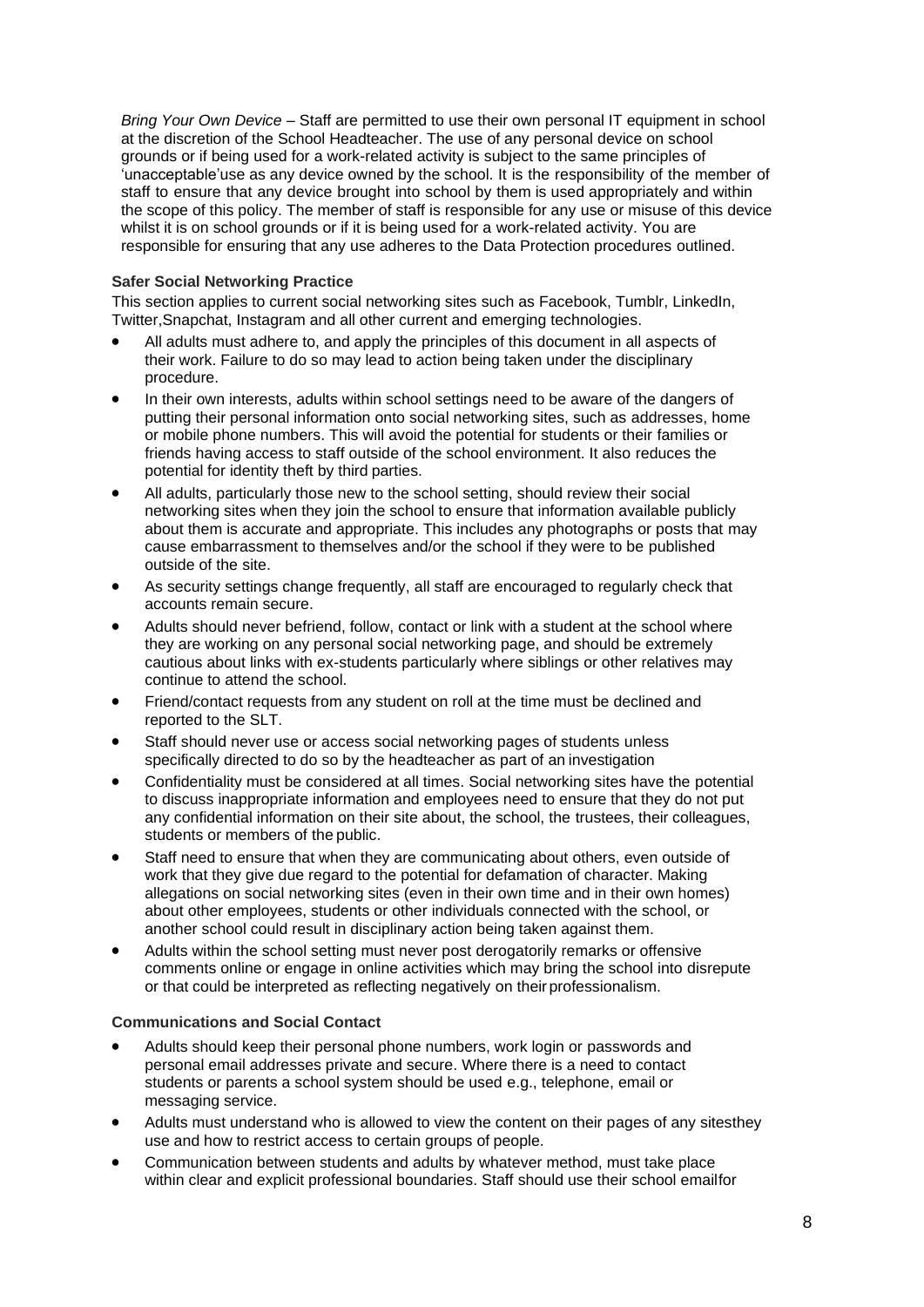all contact with students.

- Adults must not request, or respond to, any personal information from a student.
- Adults must ensure that all communications are transparent and open to scrutiny. They should also be circumspect in their communications with students in order to avoid any possible misinterpretation of their motives or any behaviour which could possibly be construed as 'grooming' in the context of sexual offending.
- E-mail or text communications between an adult and a student outside agreed protocols may lead to disciplinary and/or criminal investigations. This also includes communications through internet based web sites. Internal e-mail systems must onlybe used in accordance with the school's policy.
- There may be occasions when there are social contacts between students and staff, where for example the parent and teacher are part of the same social circle. These contacts however, will be easily recognised and should be openly acknowledged with the Headteacher where there may be implications for the adult and their position withinthe school setting.
- There must be awareness on the part of those working with or in contact with students that some social networking contacts, especially where these are not common knowledge, can be misconstrued as being part of a grooming process. This can also apply to social networking contacts made through outside interests or through the adult's own family.
- Any concerns must be raised with the Headteacher at the earliest opportunity.

### <span id="page-8-0"></span>**Access to Inappropriate Images**

- There are no circumstances that justify adults possessing indecent images of children. Staff who access and/or possess links to such material or websites will be viewed as a significant and potential threat to children. This will lead to criminal investigation and disciplinary action. Where indecent images of children are found, the Headteacher must be informed immediately.
- Adults must not use equipment belonging to the school to access any adult pornography or any inappropriate images; neither should personal equipment containing these images or links to them be brought into the workplace. This will raiseserious concerns about the suitability of the adult to continue to work with children.
- Adults should ensure that students are not exposed to any inappropriate images or web links. The school endeavours to ensure that internet equipment used by students has the appropriate controls with regards to access. e.g. personal passwords should be kept confidential. Any potential issues identified must be reported to the ICT lead immediately.
- Where other unsuitable material is found, which may not be illegal but which could or does raise concerns about a member of staff, advice should be sought from the ICT lead before any investigation is conducted.

### <span id="page-8-1"></span>**Cyberbullying**

By adopting the recommended 'no use of social networking sites on school premises', Darul Uloom protects themselves from accusations of complicity in any cyber bullying through the provision of access. Parents should be clearly aware of the school's policy of access to social networking sites. Where a disclosure of bullying is made, schools now have the duty to investigate and protect, even where the bullying originates outside the school. Once disclosure is made, investigation will have to involve the families. This should be dealt with under the school's adopted anti bullying policy. If parents / guardians refuse to cooperate with our policy and bullying continues, it can be referred to the police as harassment. This guidance can also apply to text and mobile phone cyber bullying.

- Cyberbullying can be defined as 'the use of modern communication technologies to embarrass, humiliate, threaten or intimidate an individual in the attempt to gain power and control over them.<sup>'</sup>
- If cyberbullying does take place, employees should keep records of the abuse, text, emails, website or instant message and should not delete texts or e-mails. Staff are advised to take screen prints of messages or web pages and be careful to record the time, date and place of the site.
- Staff are encouraged to report any and all incidents of cyberbullying to the SLT or the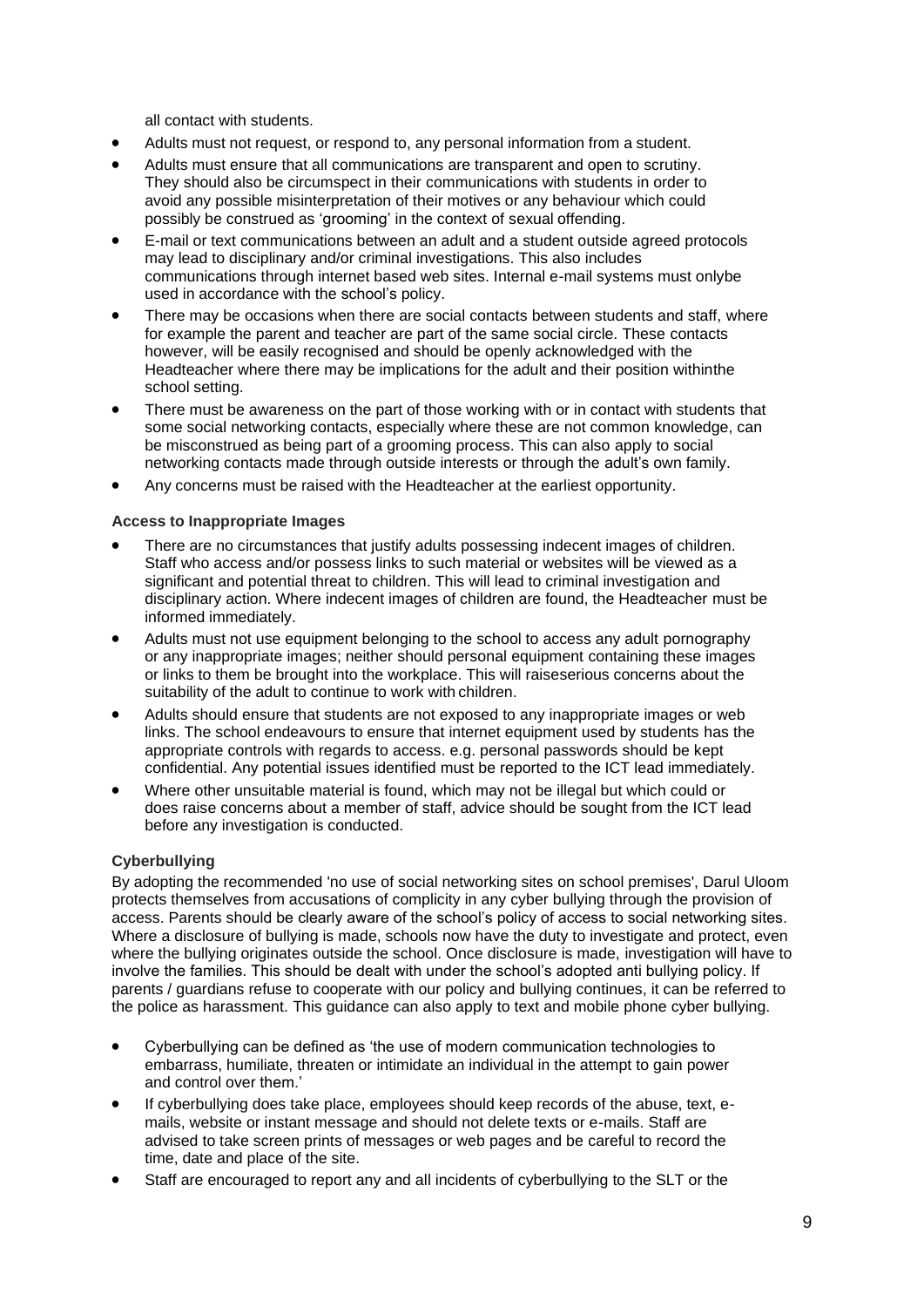Headteacher. All such incidents will be taken seriously and will be dealt with in consideration of the wishes of the person who has reported the incident. It is for the individual who is being bullied to decide whether they wish to report the actions to the police. Staff may wish to seek the support of their trade union or professional association representatives.

### <span id="page-9-0"></span>**Data Protection, GDPR And External Software**

All using ICT on the school premises and related to it are required to abide by the GDPR to ensure the safe usage of data, avoiding its breach of any manner. The school has employed the background software Link2ICT's *Futures Cloud* (formerly known as *Policy Central*) to monitor use of ICT, which effectively flags any concerning behaviour. The Data Protection Act 1998 (DPA), states that anyone processing personal data must complywith the eight enforceable principles of good practice. They say that data must be:

- fairly and lawfully processed
- processed for limited purposes
- adequate, relevant and not excessive
- accurate
- not kept longer than necessary
- processed in accordance with the data subject's rights
- secure
- Not transferred to countries without adequate protection

This applies to the School Personal data includes both facts and opinions about any living or identifiable individual. As an organisation we need to understand the roles of those involved in processing and storing data about students and the need to understand the concepts of 'obtaining', 'holding' and 'disclosing' information.

Copies of student reports form part of the student's educational record. We are required to compilea curricular record for each student, and it must be updated at least once a year. This is a formal record of academic achievements, other skills and abilities, and progress in school. Additional records may be kept - for example, a detail of behaviour and family background - but this is not compulsory. This material, together with copies of a student's report, makes up the student's educational record. Any communications between the School Head Teacher and teachers at the school, other employees at the school or the Trustees, form part of a student's educational record. Communications from parents, another student or a member of the local community which refer to a student do not form part of that student's educational record.

Under the Data Protection Act, all students are entitled to request a copy of their educational records, free of charge, within 15 school days of making a written request. If a student seeks accessto his records, the school should establish whether the student understands the nature of the request. If the school thinks the student does not understand owing to youth or immaturity, the request can be denied.

Parents can request a copy of their son's educational record. The request should be made in writing, and the school should supply the documentation within 15 school days, free of charge or at no greater cost than that of supplying it. Where a student asks for a copy of his educational record, any charge must be no higher than the cost of supply or the cost allowed under the Data Protection Act, whichever is the lesser.

All requests for educational records should be passed immediately to the Headteacher before actioning

- Users must access the network only using their own logons and passwords. These must not be disclosed or shared.
- The user takes full responsibility for the use or misuse of this account.
- Staff must logout or lock of HUB, Gmail and their PC when leaving a classroom for any period of time.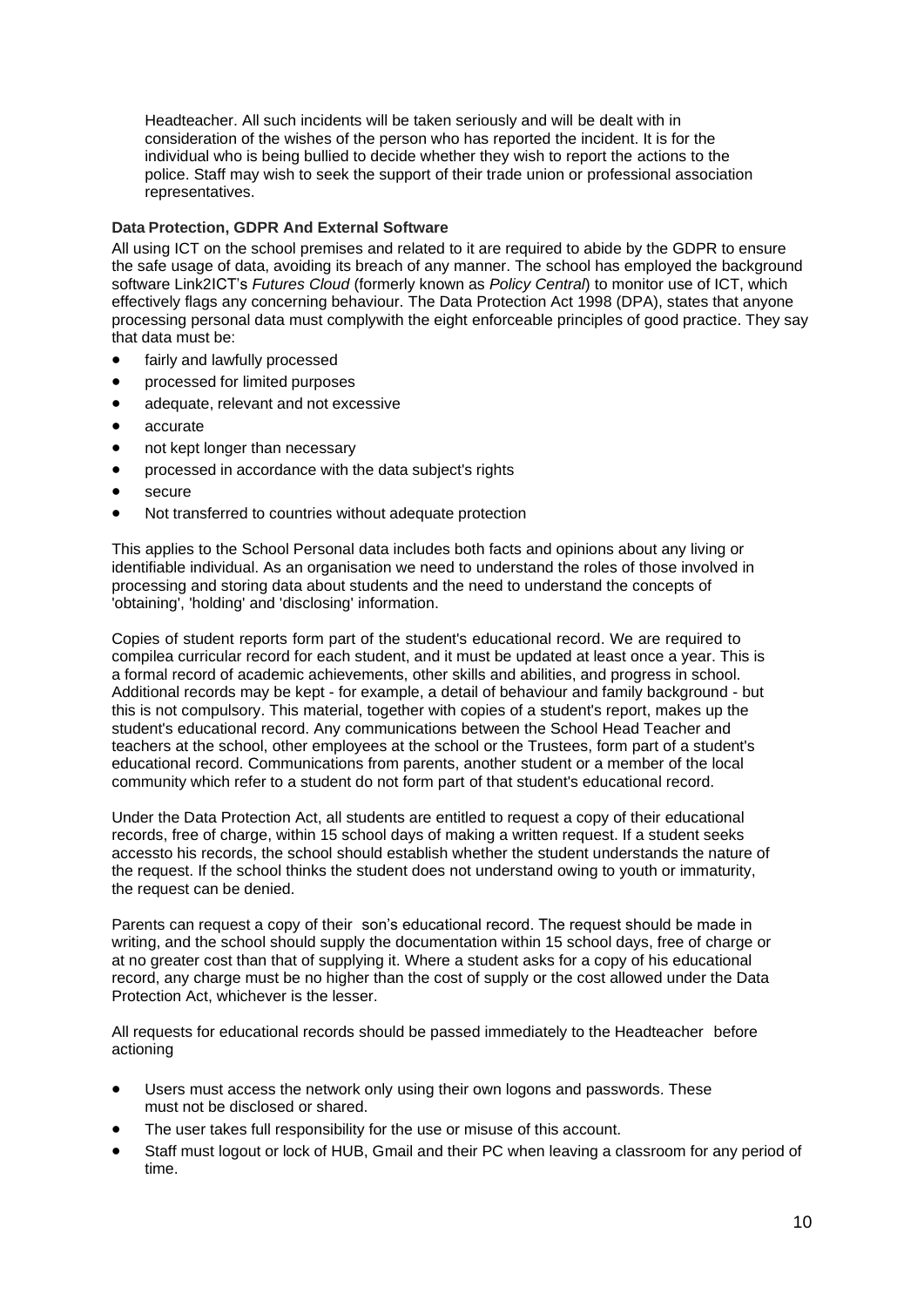- If a member of staff is made aware of any inaccuracy in the personal data of an individual, they must make the school office staff aware.
- Staff must take care not to accidentally disclose personal information via the interactive whiteboards in a classroom, or public view of a computer screen, including displaying HUB on a classroom whiteboard.
- Staff are responsible for removing material from IT systems which is no longer relevant.
- Any disclosure, whether deliberate or accidental must be reported to the Headteacher immediately.
- If a member of staff knows that a colleague is in breach of the Data Protection Act, he/she must report it to the Headteacher.
- If a member of staff suspects that a colleague is in breach of the Data Protection Act, they must seek clarification from the SLT and/or report it to the Headteacher.
- Personal data may only be taken off site by designated staff, for the completion of educational reports. However, no copy of the data may be left on any personal IT equipment (either in the School or at home). Whilst working at home, staff must take care not to accidentally disclose personal information to any third party.
- Personal data must not be transferred to any storage external to the School network or managed cloud services (including flash memory or personal cloud based-storage) unless it has been encrypted.
- Personal data may not be transferred outside the UK unless as part of a managed, organised move, co-ordinated by the Headteacher .
- Personal data may not be sent to any third party unless they are a designated organisation, covered by the School's entry in the Data Protection register.
- The school will record CCTV images on a secure, dedicated system.
- Staff who allow additional images to be recorded are advised to ask the person recording the image what the purpose is, where it will be stored and how it is to be manipulated. Where staff are concerned or unsure about the use of this image, they have the right to refuse permission for additional images to be recorded. Please see the visitor policy for further guidelines.
- If in doubt, seek clarification from your line manager, a member of SLT, the ICT lead or the Headteacher .

# <span id="page-10-0"></span>**Use of the School Hardware and Network (via any wired or wireless device):**

- Staff must sign the 'IT User Responsibilities' agreement before access to the network is permitted.
- Users shall not in any way, tamper or misuse school equipment, either software or hardware.
- Users must only access the network using their own logons and passwords. These must not be disclosed or shared.
- Users must respect confidentiality and attempts should not be made to accessanother individual's personal folder on the network without permission.
- The user takes full responsibility for the use or misuse of this account.
- Software, including apps should not be installed without proper licensing arrangements.
- Machines must never be left 'logged on' and unattended. If a machine is to be left for a short while, it must be 'locked.' (Ctrl+alt+del followed by 'lock computer').
- Machines must be 'logged off' correctly after use.
- Users must not make any attempt to remove, replace or disable the anti-virussoftware installed on any school device.
- Staff must logout of HUB when leaving a classroom for any period of time.
- Access to storage areas on the network is permitted on an individual needs basis and will be determined by the School Headteacher.
- Staff must only place material for professional or educational purposes on the shared areas of the network.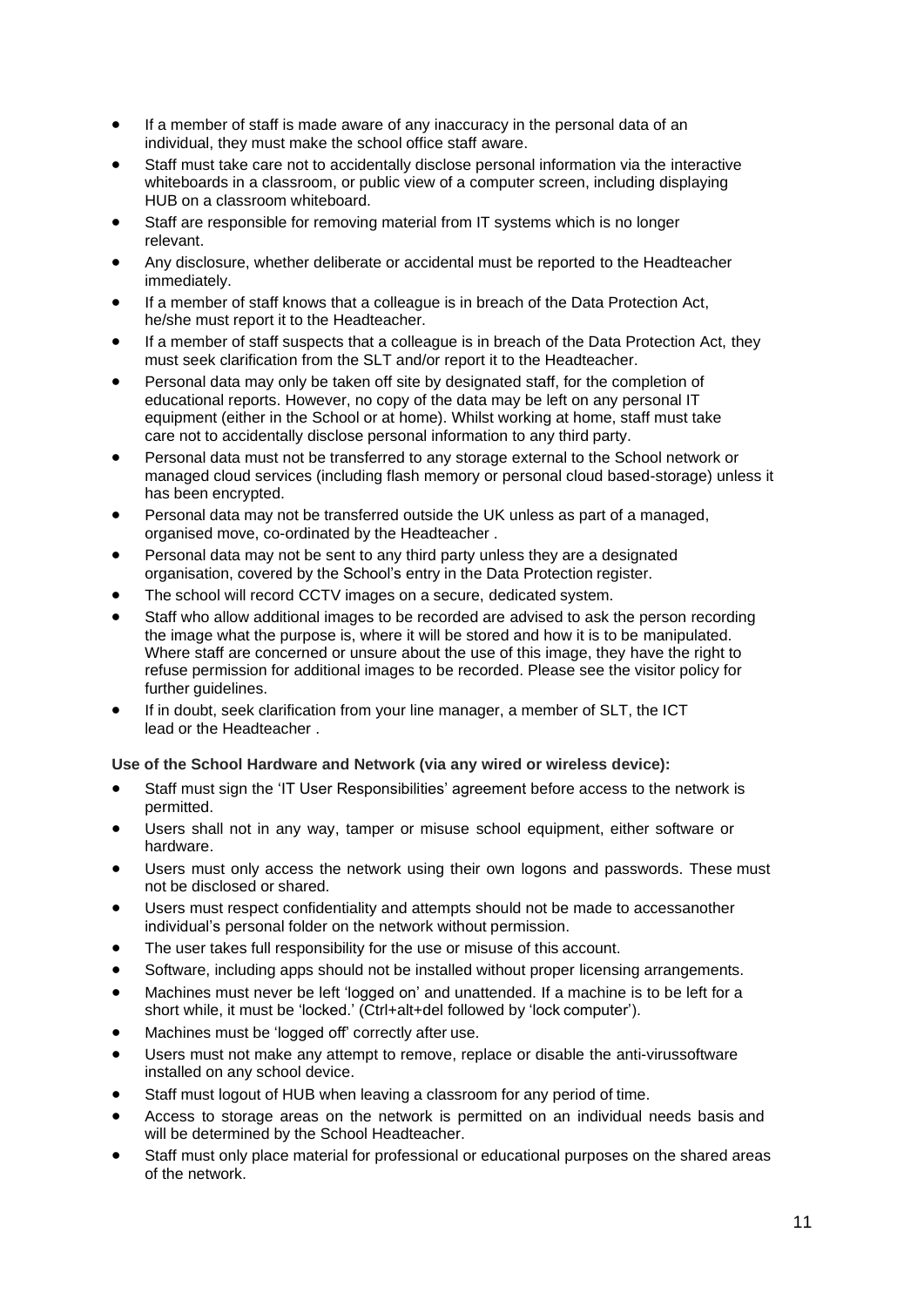- Staff are responsible for removing material which is no longer relevant.
- Devices in school can have access to the Internet. Abuse of this access, in the form of access to pornographic sites is absolutely forbidden. Please note that access to certain pornographic sites may be in serious breach of the law (Child Trafficking and Pornography Act 1998). The school will fully co-operate with the relevant authoritiesin investigating and prosecuting any such illegal access.
- The ICT facilities are for school related educational use and personal use only. The ICT facilities are not available for use on external projects or for work or business activities not associated directly with courses or the school. ICT facilities may not be used for any form of personal financial gain. Exam marking is acceptable.
- The contents of all mailboxes, PCs, server shares, cloud storage areas and caches operated by the school, remain the property of the school. The status of these data stores is similar to that of letters posted to the school to a post holder (not marked as personal and private).
- Notwithstanding that every effort is made to ensure that home folders and e-mail are secure, the school does not in any way guarantee the security of this data.
- Food and drinks should be kept well away from ICT equipment.
- The user should take care when shutting down and closing the lids of laptops to ensure that nothing is left lying on top of the laptop surface. This may result in damage not covered by warranties, in which case the user will be liable for repair costs.
- The user should take care when moving any portable device, especially tablets. Devices should be securely fastened in their protective cases (where applicable) before moving.

### <span id="page-11-0"></span>**Installing software**

- Only licensed software may be installed onto school owned devices.
- Software in use in the school is licensed in a correct and legal manner. However (except where explicitly stated), it is not available to users for home usage. Users should make no attempt to copy licensed or copyrighted material from the school network.
- Teachers are not authorised to install unlicensed software on any device. If a memberof staff requires special or non-standard software to be installed on any device, it mustbe licensed in a correct and legal manner. The member of staff will be responsible for supplying licenses, media, and any documentation on request if not purchased through the IT budgets.
- Users may not download copyrighted software, audio or video files, or any other copyrighted material from the Internet. Any such material found will be deleted without prior notification.
- Breach of these conditions may lead to disciplinary action.

### <span id="page-11-1"></span>**Use of mobile phones and other mobile devices**

The school recognizes that mobile phones and technology is part of the modern world we live in and is to some an essential facet of their lives. Parents use it to keep in touch with their children and the school takes no issue on such matters. However, with regards to the learning environment, mobile phones can severely disrupt the education of other students. In our experience we have found that pupils use mobile phones in secrecy access social networking sites, take unauthorized pictures of other pupils and generally misuse them during school. Therefore, with great consideration, we have taken the preventative measure of banning mobile phones on school premises.

- Any parent wishing to communicate with their child should do so via reception bearing in mind that reception due to their own responsibilities, may not always be able communicate their messages to their child immediately.
- If it is absolutely necessary for the child to carry a phone to and from school, it must be given in to the reception at the beginning of the day, and collected from the reception at the end of the day. The receptionist will keep their mobile phones secure in a safe. The school accepts no responsibility for loss or theft if correct procedures are not taken up. Therefore, we recommend students not to bring in a smart phone but a simple phone which is able to make calls and texts only.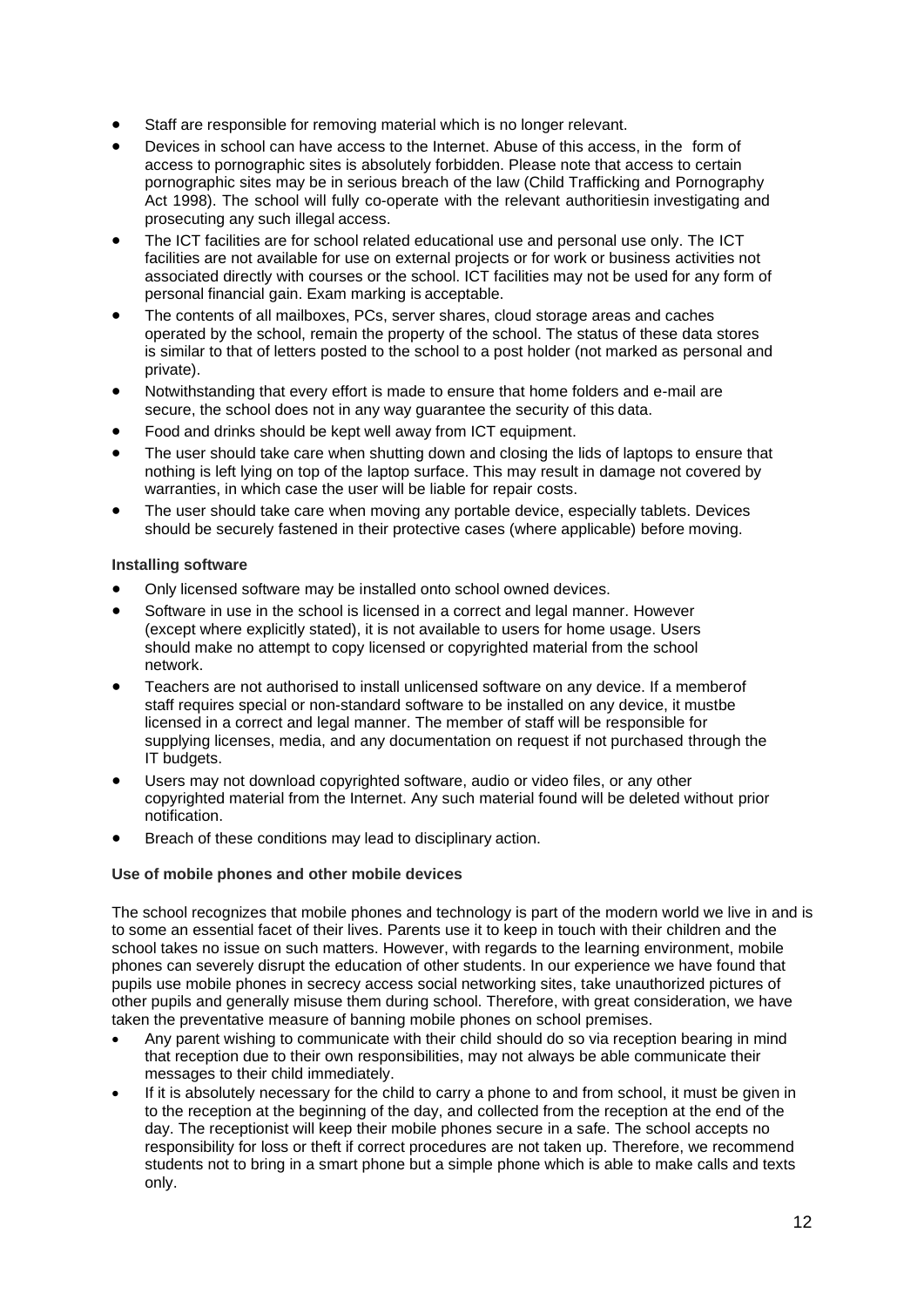- If a pupil is found in possession of a mobile phone it will automatically be confiscated until the end of the term and parents will need to come in to collect it personally.
- If a pupil is late or enters school after form time, then they must submit their mobile phone to the reception and they can collect it at the end of the day. If they have to leave early for any reason, they should inform the office admin who will make arrangements for the phone's collection.
- The school reserves the right to search pupils for anything which has been banned, including a mobile phone. This policy is non-negotiable.
- Staff are required to switch mobile phones to silent during lessons, assemblies and other school based events.
- The taking of still pictures or video footage without the subject's permission is not ethical, and staff must ensure that any images captured for educational purposes are treated in accordance with the rules set out in the section referring to cameras.
- Any person recording any image for malicious purposes will be subject to disciplinary procedures.
- Students and staff are encouraged to report malicious texts or phone calls to the appropriate authority (including teaching staff)
- Staff are discouraged in their use of a personal mobile phone to accessthe Internet during school time and on school property as this by-passes the security systems set in place to protect individuals.
- For the use of mobile devices in relation to visitors, please refer to the visitor policy.

### <span id="page-12-0"></span>**Use of Personal ICT equipment in School**

- Staff must not bring any item of equipment onto the school premises which contains materials which directly contravene the e-safety policy. This may include e.g. inappropriate photographs or illegal copies of software.
- Any item which requires mains power, and which will be plugged into the school's electricity supply, must be Portal Appliance Tested (PAT) prior to use.
- Staff may connect their own devices to the wireless network in school. All access to the Internet must be conducted using their own login and password and all Internet traffic is subject to filtering and monitoring.

### <span id="page-12-1"></span>**Use of the Internet and e-mail:**

- Staff must sign the 'IT User Responsibilities' agreements before access to the internet and email is permitted.
- Staff may only send e-mails to students using the school e-mail system.
- Staff must not open e-mails sent from a current student's personal e-mail account unless there is specific permission from the school headteacher e.g. in the case of exams officers sending results to students.
- If a member of staff is sent an email by an ex student, they should only use the school email system to respond.
- Users must access the Internet and e-mail using their own logon / password and not those of another individual. Passwords must remain confidential and no attempt should be made to access another user's e-mail account.
- The Internet and e-mail should primarily be used for professional and educational purposes. Personal use of the Internet is permitted provided it does not breach the term 'Unacceptable Use', does not contravene any other policy of the Trust or school and is carried out at appropriate times. Personal use of the Internet at inappropriate times or that breaches any other school or Trust policies may be subject to disciplinary procedures.
- All users must respect the need for Internet filtering and not deliberately try to by-pass the security systems.
- Students must be supervised at all times when using the Internet and e-mail in a learning situation.
- Accidental access to inappropriate, extreme or radicalising, abusive or racist material must be reported without delay to the ICT lead and a note of the offending website address (URL) taken so that it can be blocked.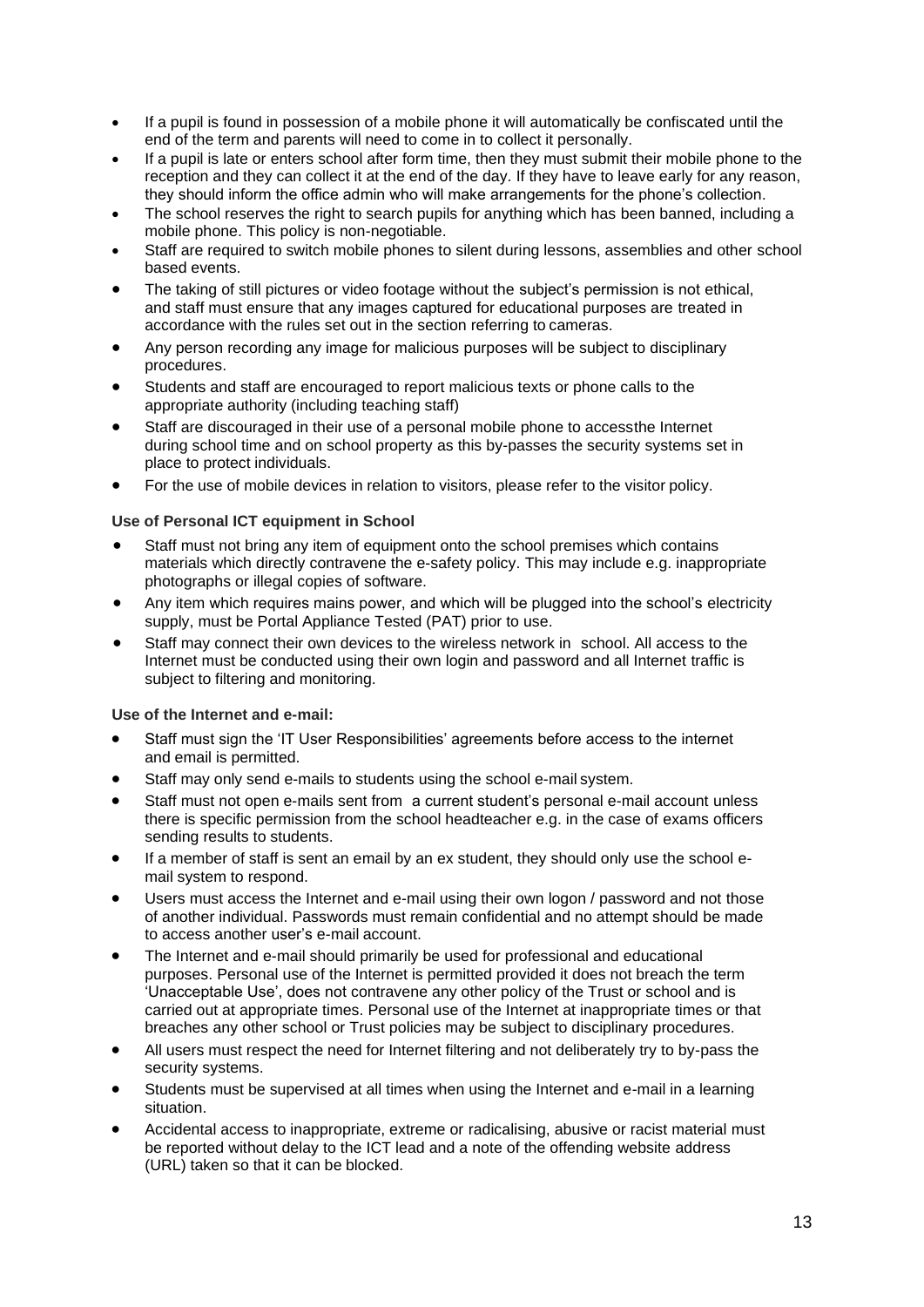- Internet and email filtering software is installed to restrict access, as far as possible, to inappropriate or offensive content and to reduce the receipt of 'spam,' junk or unwanted correspondence.
- Internet and email use will be monitored regularly in accordance with the Data Protection Act.
- All Internet account histories and school e-mail accounts are accessible to the ITManager and may be checked without prior consultation.
- Users must not disclose any information of a personal nature in an e-mail or on the Internet. This includes mobile and home phone numbers, addresses, or anything else which might allow them to be identified.
- All emails sent should be courteous and the formality and tone of the language used appropriate to the reader. No strong or racist language will be tolerated. Usage of any form of profanity in these communications is absolutely forbidden. Sanctions, appropriate to the case, will be imposed on any users who break this code.
- All emails sent from an establishment/service email account will carry a standard disclaimer disassociating the establishment/service with the views expressed therein.
- Bullying, harassment or abuse of any kind via e-mail will not be tolerated. Sanctions, appropriate to the case, will be imposed on any users who break this code.
- If users are bullied, or offensive emails are received, this must be reported immediatelyto a trusted adult or member of staff within the service / establishment. E-mails receivedshould not be deleted, but kept for investigation purposes.
- Anti-virus software is used on all machines and this is regularly updated to ensure its effectiveness.
- All users will be made aware of Copyright law and will acknowledge the source of any text, information or images copied from the Internet.
- E-mail should be considered as an insecure medium for the transmission of confidential information. Where confidential information is to be transferred, in particular externally,it should be done in an encrypted form.

### <span id="page-13-0"></span>**Use of Chat and Weblogs during lessons**

- Use of social-networking websites (e.g. Facebook, Twitter, Snapchat etc.) is not permitted during lessons unless the site is being accessed to make a specific educational point.
- Students and staff must not access public or unregulated chat rooms.

### <span id="page-13-1"></span>**Use of Social Networking Sites**

- Social networking sites are blocked
- Staff using such sites outside of school should not add current students as friends or contacts or use the site to contact current students. If staff do already have students as contacts, they are advised to delete these contacts with immediate effect.
- Staff are discouraged from adding ex-students as contacts as many of them have current students as friends and information can be disclosed to current students throughthese links.
- Staff should not put photographs of current students on any social networking site.
- Staff should ask for permission before putting photographs of other staff on any social media sites.
- Staff are advised not to add personal details to their social network sites for their own safety.
- Staff must not put personal details of their colleagues or students on their social network sites.
- Professional social media accounts are permitted providing the user follows the guidelines in the section headed 'Safer Social Networking Practice'

### <span id="page-13-2"></span>**Use of Cameras, Video Equipment and Webcams**

• All parents are notified of the school's policy on its use of student photographs and other media. A record of any response is kept up to date in the HUB system.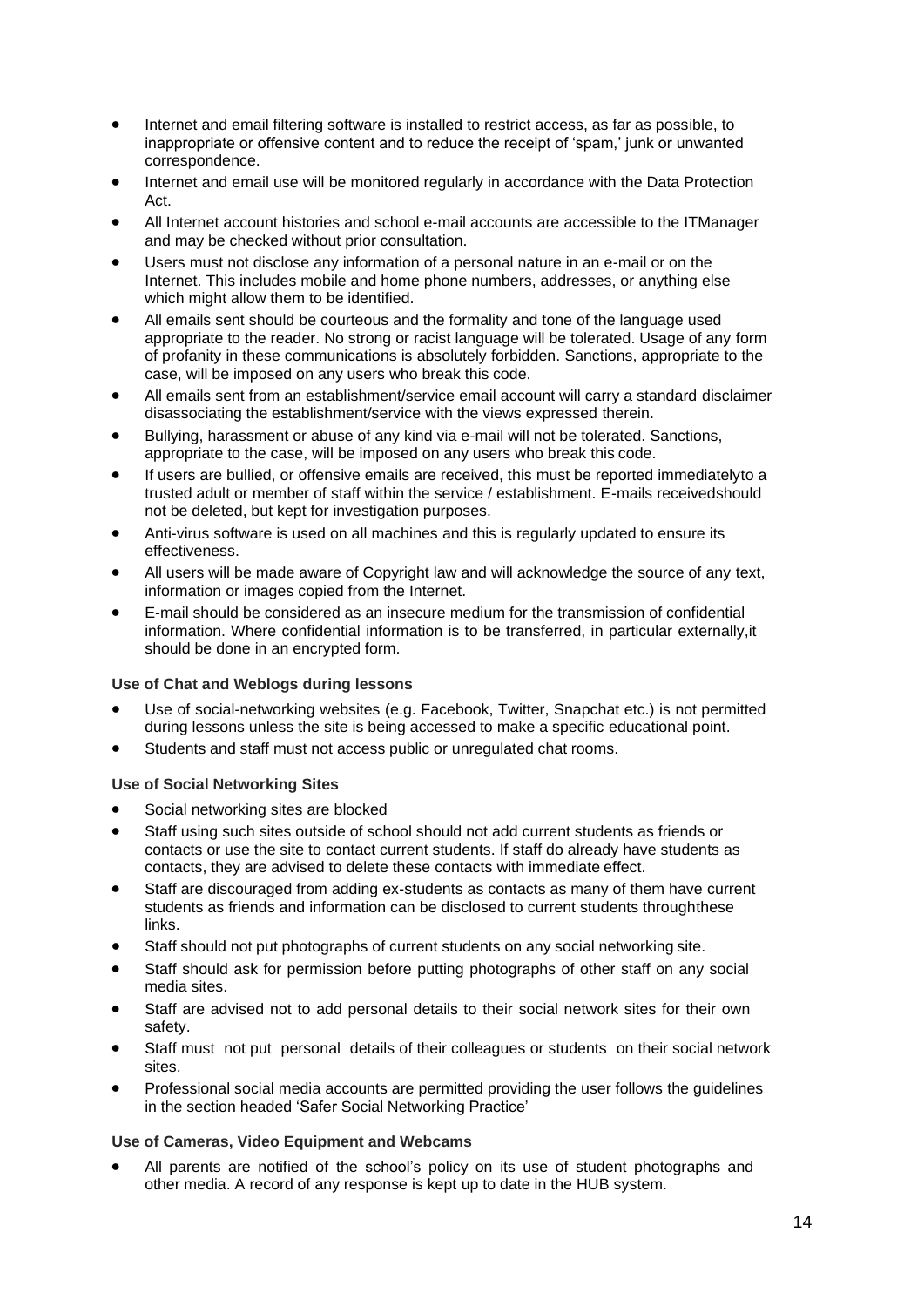- Photographs or video footage must be downloaded immediately and saved into a designated folder.
- Any photographs or video footage stored must be deleted immediately once no longer needed.
- Any adult using their own camera, video recorder or camera phone during a trip or visit must transfer and save images and video footage into a folder in a staff shared area of the network, at the earliest opportunity and delete the images from their own device.
- Students should not accept files sent via Bluetooth to their mobile phones by anunknown individual. If they do, and the content received is upsetting or makes them feel uncomfortable, they should pass this on to a trusted adult straightaway.
- Video conferencing equipment and webcams must be switched off (disconnected) when not in use.
- Webcams must not be used for personal communication and should only be used by students with an adult present and with written consent from parents / carers.
- Students and staff must conduct themselves in a polite and respectful manner when representing the establishment/service in a video conference or when corresponding viaa webcam. The tone and formality of the language used must be appropriate to the audience and situation.

## <span id="page-14-0"></span>**Safety of the school's website**

- The school has a designated member of staff who is responsible for approving all content and images to be uploaded onto its website prior to it being published.
- The school website is subject to frequent checks to ensure that no material has been inadvertently posted, which might put students or staff at risk.
- Copyright and intellectual property rights must be respected.
- Permission will be sought from parents or carers before any images of students can be uploaded onto the school website.
- Full names must not be used to identify students portrayed in images uploaded onto the school website.
- When photographs to be used on the website are saved, names of individuals should not be used as file names.
- Any part of the school website which contains a Guestbook, public noticeboard, forums or weblogs, will be monitored regularly to check that no personal information or inappropriate or offensive material has been posted.

### <span id="page-14-1"></span>**Using portable games consoles and media players**

- The use of portable games consoles and media players for students is only permitted at social times, unless specifically directed by a member of the teaching staff during a particular educational activity.
- Staff are encouraged to take a professional attitude in their own use of portable games consoles and media players in school time.
- Staff must not arrange to contact current students via online gaming forums and must refuse invitations from current students.

### **E-Safety in the Curriculum**

- The school has a framework for teaching internet and communications skills in ICT & computing lessons.
- The school provides opportunities within a range of curriculum areas to teach about e-Safety.
- Educating pupils on the dangers of technologies that maybe encountered outside school is done informally when opportunities arise and as part of the e-Safety guidance linked to the curriculum .
- Pupils are aware of the relevant legislation when using the internet such as data protection and intellectual property which may limit what they want to do but also serves to protect them.
- Pupils are taught about copyright and respecting other people's information, images, etc through discussion, modelling and activities.
- Pupils are aware of the impact of online bullying and know how to seek help if they are affected by these issues. Pupils are also aware of where to seek advice or help if they experience problems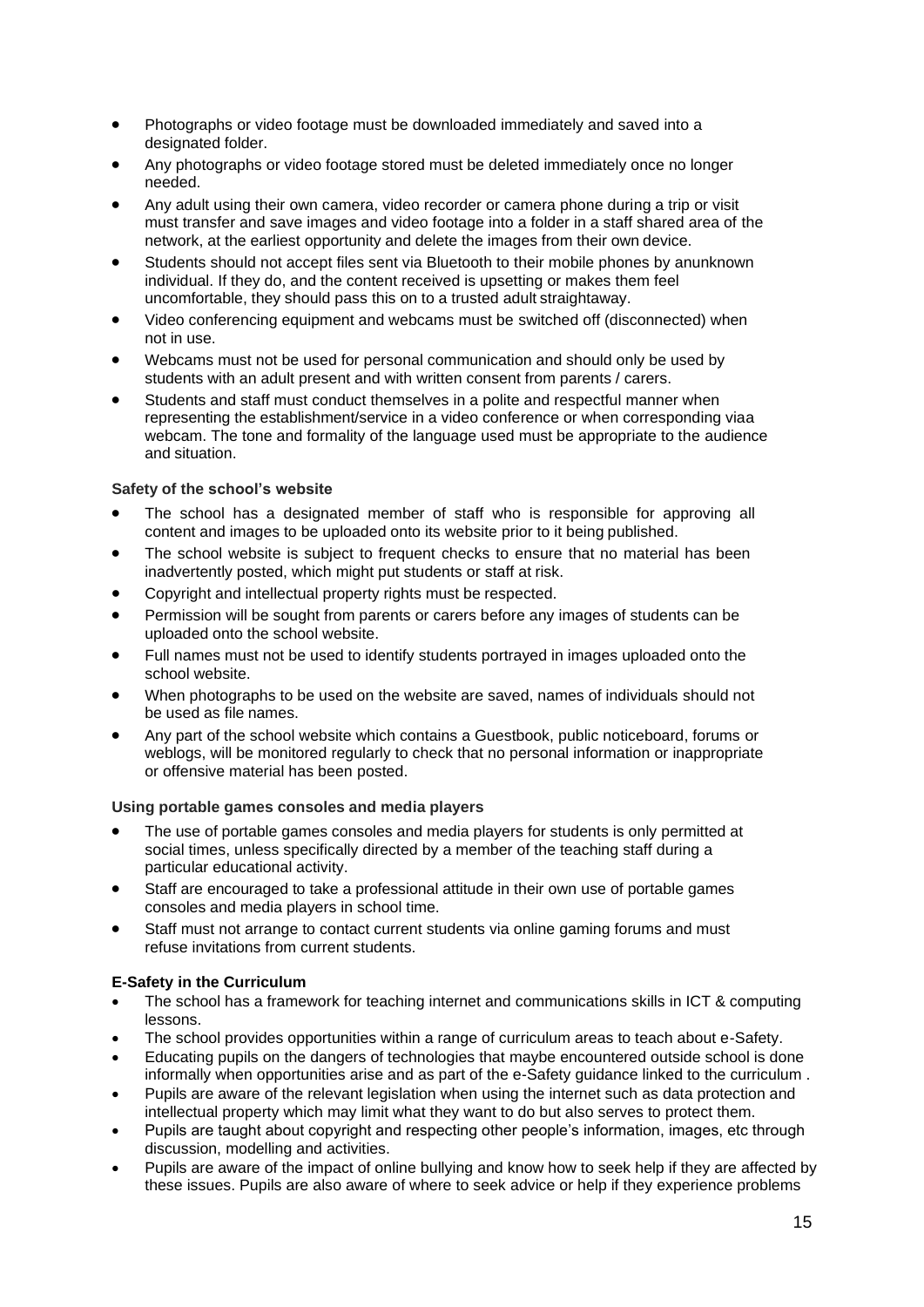when using the internet and related technologies; i.e. parent/ carer, teacher/ trusted staff member, or an organisation such as Childline/ CEOP report abuse button.

• Pupils are taught to critically evaluate materials and learn good searching skills through cross curricular teacher models, discussions and via the ICT curriculum.

## <span id="page-15-0"></span>**Publishing pupil's images and work**

On a child's entry to the school, all parents/guardians will be asked to give permission to use their child's work/photos in the following ways:

- on the school web site
- in the school prospectus and other printed publications that the school may produce for promotional purposes
- recorded/ transmitted on a video or webcam
- in display material that may be used in the school's communal areas
- in display material that may be used in external areas, i.e. exhibition promoting the school
- general media appearances, e.g. local/ national media/ press releases sent to the press highlighting an activity (sent using traditional methods or electronically).

This consent form is considered valid for the entire period that the child attends this school unless there is a change in the child's circumstances where consent could be an issue, e.g. divorce of parents, custody issues, etc. Parents/ guardians may withdraw permission, in writing, at any time. Consent has to be given by both parents in order for it to be deemed valid. Pupils' names will not be published alongside their image and vice versa. E-mail and postal addresses of pupils will not be published. Pupils' full names will not be published. Before posting student work on the Internet, a check needs to be made to ensure that permission has been given for work to be displayed. Only the Web Manager has authority to upload to the site.

### <span id="page-15-1"></span>**Storage of Images**

- · Images/ films of children are stored on the school's network.
- · Rights of access to this material are restricted to the teaching staff and pupils within the confines of the school network/ Learning Platform.

### <span id="page-15-2"></span>**Additional points to consider**

- Participants in conferences offered by 3rd party organisations may not be DBS checked.
- Conference supervisors need to be familiar with how to use the video conferencing equipment, particularly how to end a call if at any point any person taking part becomes unhappy with the content of the conference.

### <span id="page-15-3"></span>**Equal Opportunities Pupils with additional needs**

The school endeavours to create a consistent message with parents for all pupils and this in turn should aid establishment and future development of the school's e-Safety rules. However, staff are aware that some pupils may require additional teaching including reminders, prompts and further explanation to reinforce their existing knowledge and understanding of e-Safety issues. Where a pupil has poor social understanding, careful consideration is given to group interactions when raising awareness of e-Safety. Internet activities are planned and well managed for these children and young people.

### <span id="page-15-4"></span>**Parental Involvement**

- Parents / careers and pupils are actively encouraged to contribute to adjustments or reviews of the school e-Safety policy in writing.
- Parents / careers are asked to read through and sign acceptable use agreements on behalf of their child on admission to school.
- Parents / careers are required to make a decision as to whether they consent to images of their child being taken / used in the public domain (e.g., on school website)
- The school disseminates information to parents relating to e-Safety where appropriate in the form of:
- Information and celebration evenings
- · Posters